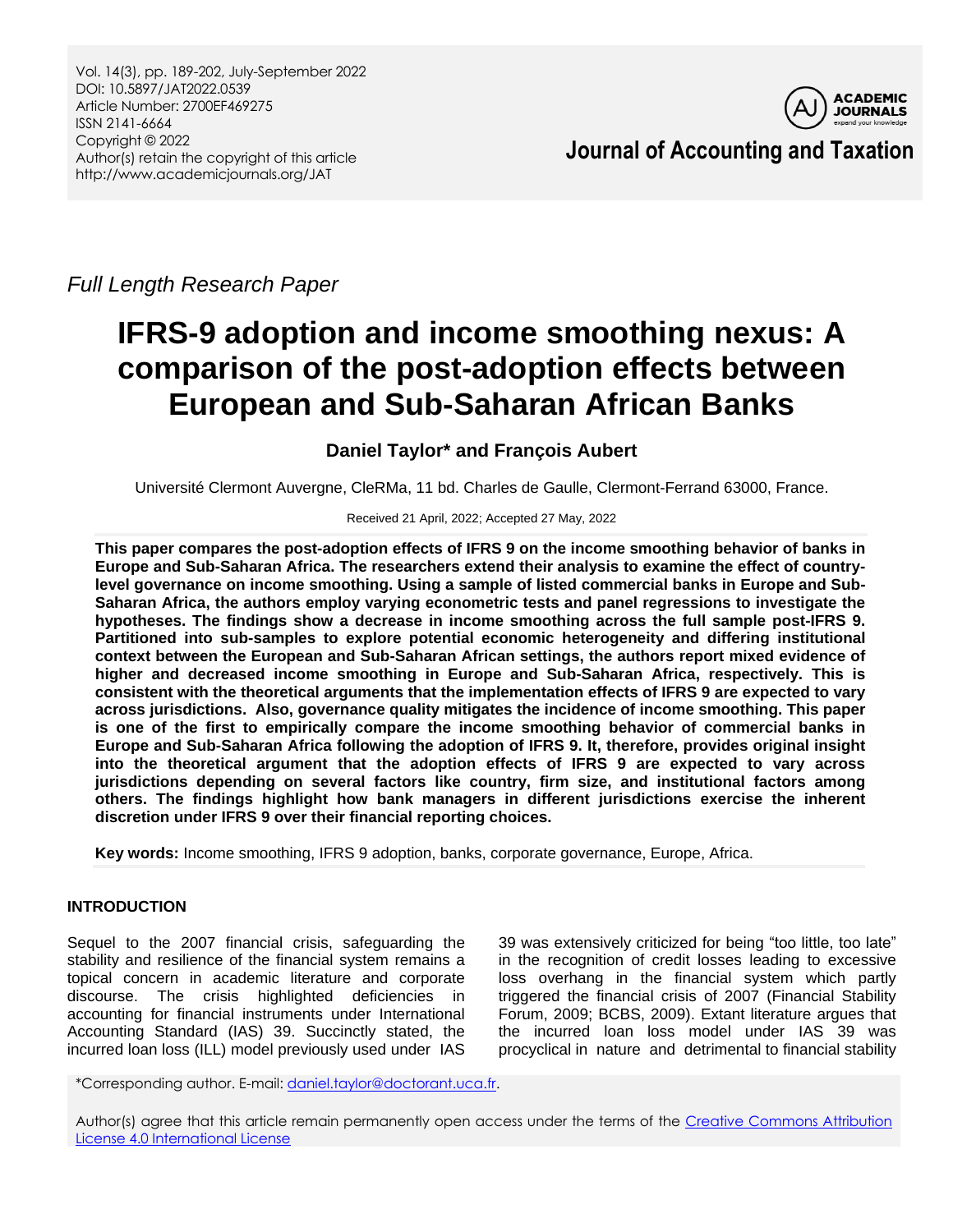(BCBS, 2009; Financial Stability Forum, 2009). Alluding to the inherent flaws of IAS 39, Sir David Tweedie, former Chairman of the International Accounting Standards Board (IASB) in his famous words said "If you understand IAS 39, you haven't read it properly – it's incomprehensible". Therefore, the financial crisis of 2007 elicited the implementation of a more proactive and robust accounting standard on financial instruments that incorporates forward-looking information in the estimation and recognition of credit losses as several parties expressed concerns about IAS 39's inherent flaws (IASB, 2014). The "too little, too late" approach in terms of provisions was extensively criticized, sparking the need for a new standard requiring more forward-looking information in the estimation of credit losses (ECB, 2017).

In response, the International Accounting Standards Board (IASB) developed International Financial Reporting Standard (IFRS) 9 - Financial Instruments which became effective on January 1, 2018 to tackle the adverse effects of untimely recognition of credit losses on the financial positions of banks as revealed by the financial crisis. Argued as being restrictive in nature, the ILL under IAS 39 had the tendency to limit the scope for subjective judgment which may constrain the opportunistic behavior of management. In contrast, a key feature of IFRS 9 is the forward-looking nature of Expected Credit Loss (ECL) model which gives much room for discretion. Jeanjean and Stolowy (2008) argued that much flexibility and subjectivity in accounting standards provide greater scope for discretion which may instigate earnings management in the absence of effective control mechanisms.

The implementation of IFRS 9 on January 1, 2018 was heralded by much theoretical debate on the expected impacts in both academic and corporate literature. Key expected effects and ramifications commonly highlighted are the expected increase in levels of LLP, earnings management in particular income smoothing and financial stability implications (Krüger et al., 2018; Novotny-Farkas, 2016). Greenawalt and Sinkey (1988) suggested that LLP is the ideal tool for earnings manipulation not only because it is the largest accrual item, but more importantly it offers a significant incentive for discretionary behavior. Krüger et al. (2018) and Ozili (2017) suggested that IFRS 9 could have an impact on accrual-based earnings management by financial institutions as the guidelines for LLP change. The authors argue that while IFRS 9 does not change the fundamental reasons for engaging in earnings management, nevertheless its judgmental nature and the wide latitude of discretion is a fertile ground for income smoothing to meet earnings targets.

Notwithstanding the plethora of theoretical literature on IFRS 9 adoption, however, to date, there is a dearth of literature on the empirical impact of IFRS 9 adoption on the income smoothing behavior of banks and thus there is a gap in the accounting literature.

This research primarily aims to extend the understanding of the income smoothing behavior of banks following IFRS 9 adoption consistent with concerns expressed in the theoretical literature. Two main questions are addressed. First, the researchers investigate whether the use of earnings before tax and loan loss provisions for income smoothing is significantly higher under IFRS 9. Second, they examine the effect of the country-level governance quality on the use of earnings before tax and loan loss provision for income smoothing. Using panel data of listed commercial banks in 24 countries across Europe and Africa, spanning 2016 to 2019, the study adopts a modified version of the models employed extensively by Ahmed et al. (1999); Anandarajan et al. (2003, 2007) and Leventis et al. (2011) to test the hypotheses.

The findings show that the post-adoption phase of IFRS 9 is associated with a decline in income smoothing across the full sample. Also, the authors report evidence to support that country-level governance quality restrains the use of earnings before tax and loan loss provision for income smoothing. This suggests that post-IFRS 9, governance and institutional quality will be crucial in leveraging optimal utility from the standard. Deloitte (2016) argues that the implementation effects of IFRS 9 are expected to vary across jurisdictions depending on several factors like country of incorporation, firm size, and institutional factors among others. Consistent with this view, the sample is partitioned into two clusters; the Europe cluster and the Sub-Saharan Africa cluster to explore potential economic heterogeneity and differing institutional setting between the European and Sub-Saharan Africa contexts. The results of the cluster analysis show mixed evidence of higher-income smoothing in Europe and a decline in income smoothing in Africa respectively.

This finding is consistent with theoretical arguments that the effects of IFRS 9 adoption will differ across jurisdictions (Deloitte, 2016). Given the rise in income smoothing in Europe, it suggests that earnings quality has decreased post-IFRS 9 adoption among the sample banks while the decrease in income smoothing in SSA suggests an improvement in the quality of reported earnings among the SSA banks.

Furthermore, the findings suggest that European banks in the sample continue to maintain their opportunistic behavior while the banks in Sub-Saharan Africa are less involved in the opportunistic use of earnings before tax and loan loss provisions for income smoothing post-IFRS 9 adoptions. The findings underscore the fact that while the European banks are under increasing pressure to meet earnings targets, on the other hand, the banks in SSA are under less pressure to meet earnings targets due to the less developed nature of the stock markets, low level of investor sophistication and smaller firm size (Watts and Zimmerman, 1990).

This paper contributes to the accounting literature in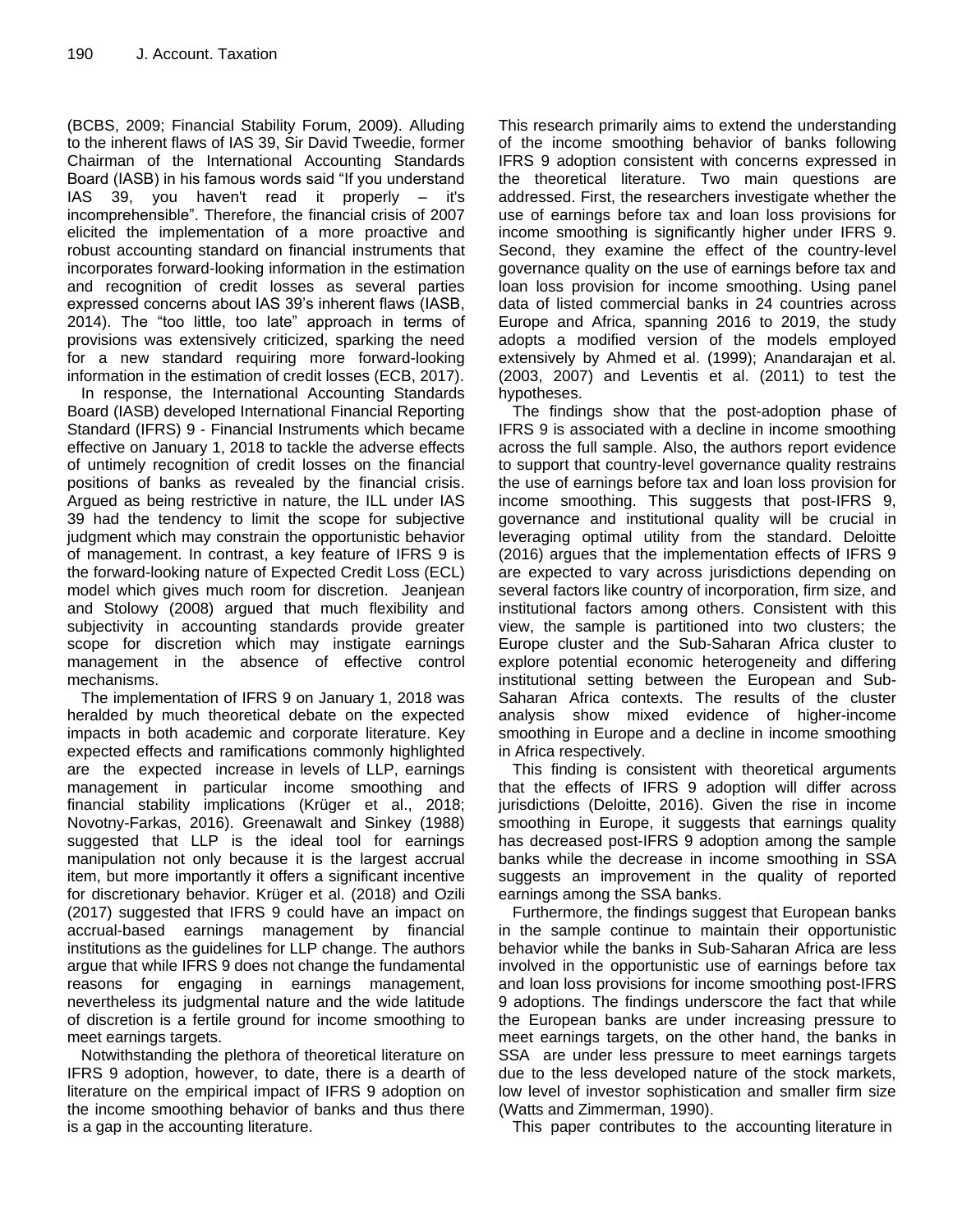important ways. First, it makes a novel contribution to the IFRS 9 adoption literature as one of the first to empirically compare the income smoothing behavior of commercial banks in Europe and Sub-Saharan Africa following the adoption of IFRS 9. It, therefore, provides original insight into the theoretical argument that the adoption effects of IFRS 9 are expected to vary across jurisdictions depending on several factors like country, firm size, and institutional factors among others (Deloitte, 2016). Second, the study complements the strand of literature on the use of earnings before taxes and loan loss provision for income smoothing. Third, the paper is also the first to examine the income smoothing behavior of banks in Sub-Saharan Africa following IFRS 9 adoption and thereby contributes to the dearth of empirical literature from the SSA perspective. Furthermore, by extending the analysis to examine the effect of countrylevel governance quality on income smoothing behavior of banks post-IFRS 9 adoption, the paper underscores the fundamental importance of country-level governance and institutional quality on the quality of reported financial information in the context of IFRS adoption (Ball et al., 2003; Leuz et al., 2003). The results are of utmost importance to international regulators, standard setters and stakeholders with keen interest in evaluating the post-adoption effects of IFRS 9.

The rest of the paper is structured as follows. The ensuing sections highlight the literature review and hypothesis development, methodology, results and conclusion.

## **Institutional background**

## *The transition from IAS 39 to IFRS 9*

IFRS 9 adoption is associated with significant changes compared to IAS 39. The key differences between these standards stem from the classification and measurement criteria of the financial instruments, measurement and recognition of expected credit losses and hedge accounting. In the context of IFRS 9, changes to financial instruments accounting were introduced in three phases: (1) Classification and measurement, (2) impairment and (3) hedge accounting (EY, 2017). Table 1 highlights the main differences.

The table clearly reveals that the significant changes which IFRS 9 introduces are visible in classification and subsequent measurement criteria, a shift from multiple models of impairment to a single and unified model of impairment via the introduction of expected credit losses. The ECL model under IFRS 9 approach assumes the notion that a loan will default rather than whether a loss has been incurred (IAS 39). Under the ECL approach, the credit loss allowance or provision is calculated by discounting the cash shortfalls an entity would incur in multiple default scenarios for given future periods and multiplying these shortfalls by the probability of default of

each given scenario. Financial instruments such as loans and receivables, bonds, etc. bear some inherent risk of default; therefore every such asset has an expected loss component attached to it, from the time of its origination or acquisition. As the IFRS 9 expected credit loss model requires the continual recognition of credit losses, it addresses the need to improve the information usefulness about expected losses (EL) in banks' financial statements (IASB, 2014).

## **LITERATURE REVIEW AND HYPOTHESIS DEVELOPMENT**

IFRS 9 was the response of the IASB to the accounting and regulatory lapses that fueled the 2007 global financial crisis. IFRS 9 replaced the ILL model of IAS 39 with the ECL model. The crucial aspect of the ECL model is that it increases accounting judgment and discretion. Ozili (2017) argued that IFRS 9 is very stochastic in nature which raises concern about the potential opportunistic behavior and moral hazard repercussions. Krüger et al. (2018) argued that IFRS 9 could impact earnings management. Therefore, it is imperative to examine the extent to which LLP is employed in earnings management or otherwise sequel to the implementation of IFRS 9.

Agency theory has long emphasized the existence of agency conflicts associated with the separation of ownership and management, which serves as a breeding ground for managerial opportunistic behavior when there are divergent interests between the principal and the agent (Jensen and Meckling, 1976). This opportunistic behavior is more pronounced when accounting standards offer much flexibility and discretion. In such a scenario, management is inclined to engage in earnings management which entails using financial reporting judgment or structuring transactions to achieve a specific reported earnings objective and misleads stakeholders regarding the underlying economic performance of the company (Healy and Wahlen, 1999).

Literature on the influence of IFRS adoption on earnings management is characterized by mixed results. Van Tendeloo and Vanstraelen (2005) studied the influence of IFRS adoption on earnings management among German firms and found no significant difference in earnings management between German firms that adopted IFRS and those that prepared financial statements per German GAAP. Studies by Callao and Jarne (2010) and Jeanjean and Stolowy (2008) documented an increase in earnings management post-IFRS adoption. Conversely, Gebhardt and Novotny-Farkas (2011) examined LLP for sample banks in 12 European countries post-IFRS and concluded that the stringent LLP rules under IAS 39 were associated with less earnings management, corroborating the findings of Barth et al. (2008).

In the context of Africa, Ajekwe et al. (2017) concluded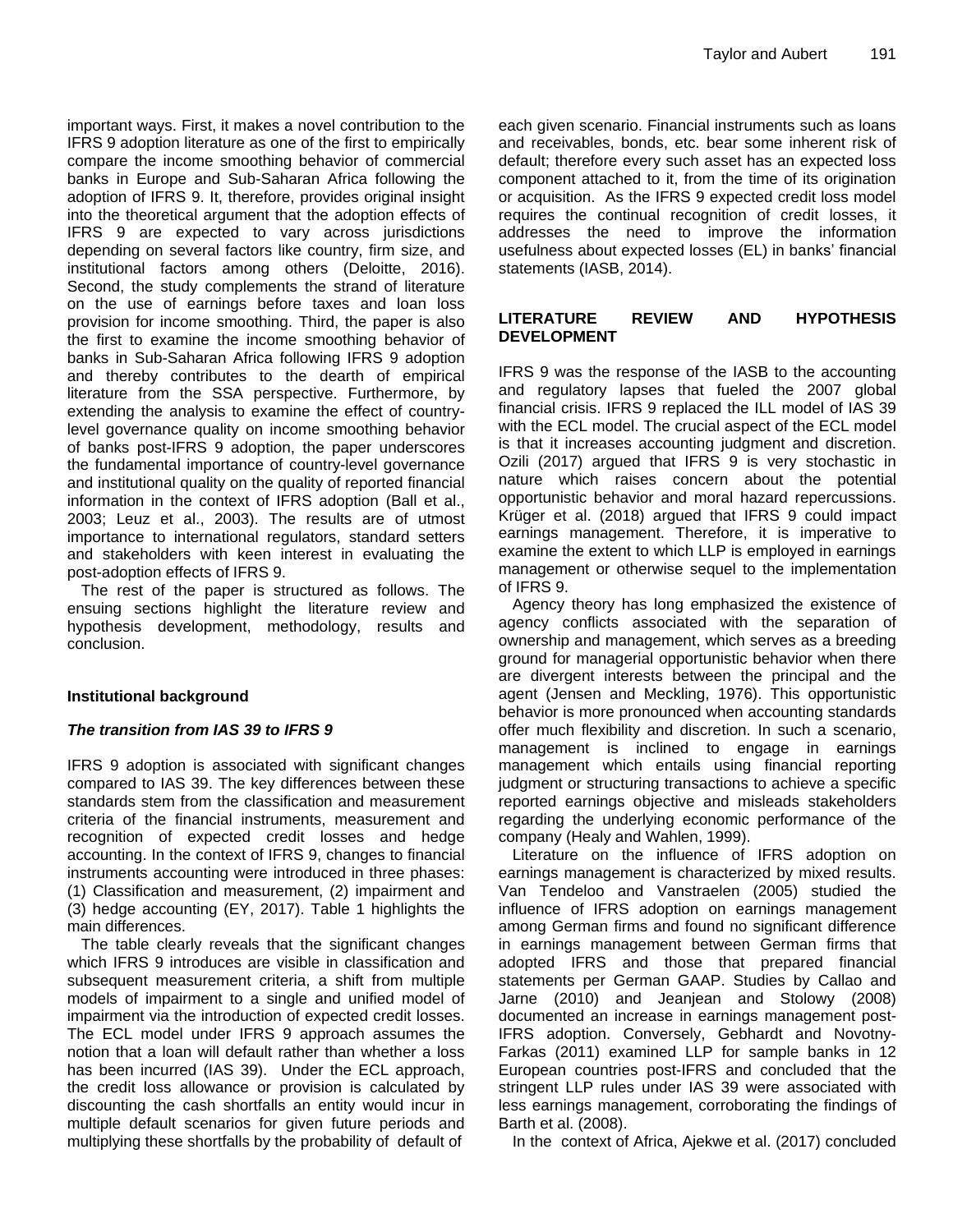| Category                  | <b>IAS 39</b>                                                                                                                                            | <b>IFRS 9</b>                                                                                                                                |
|---------------------------|----------------------------------------------------------------------------------------------------------------------------------------------------------|----------------------------------------------------------------------------------------------------------------------------------------------|
| Subsequent<br>measurement | The fair value. The amortized cost value. Costs (for<br>the share-based instruments, which do not have a<br>reliable fair value measurement).            | The amortized cost (AC). Fair value through other<br>comprehensive income (FVOCI). Fair value through<br>profit or loss (FVTPL).             |
|                           | Fair value through profit or loss (FVTPL). Held-to-<br>Types of classification maturity (HTM). Loans and receivables (LAR).<br>Available for sale (ASF). | The amortized cost (AC). Fair value through other<br>comprehensive income (FVOCI). Fair value through<br>profit or loss (FVTPL).             |
| Reclassification          | Reclassification shall be prohibited through profit or<br>loss after initial recognition.                                                                | Change of business model.                                                                                                                    |
| Equity instruments        | All equity instruments available for sale, are classified<br>at fair value through other comprehensive income.                                           | The fair value of the instrument for the purpose of<br>trade. The irrevocable choice for the category<br>through other comprehensive income. |
| Impairment                | Several models of impairment. Incurred loss model.                                                                                                       | A unified model of impairment, which applies to all<br>financial instruments. The model of Expected Credit<br>Loss (ECL).                    |

#### **Table 1.** Key differences between IAS 39 and IFRS 9.

Source: Adapted from Huian (2012).

that the adoption of IFRS in Nigeria decreased earnings management via LLP. Similarly, Rao and Warsane (2014) documented a significant decline in earnings management by IFRS adopters in Africa relative to firms using local GAAPs. Sellami and Slimi (2016) concluded that the adoption of IFRS by South African companies is associated with lower earnings management. Also, Amidu and Issahaku (2019) studied African banks and found that financial statements prepared under IFRS are associated with a reduction in earnings manipulation. In contrast, Uwuigbe et al. (2016) found no evidence to support a reduction in earnings management post-IFRS adoption in Nigeria.

## **Hypothesis development**

The ECL model presents management with much discretion. In principle, managers are supposed to utilize this discretion for prudent risk management by providing a supportable forecast of future losses (Leventis et al., 2011). In practice, managers may be inclined to manipulate the LLP. Earlier researchers found that bank managers are culpable of using flexibility and accounting discretion to manipulate earnings (Greenawalt and Sinkey, 1988; Healy and Wahlen, 1999).

The forward-looking and stochastic nature of IFRS 9 offers much discretion which bank managers can unduly utilize for earnings management, precisely income smoothing. Theoretical literature has therefore argued that IFRS 9 is likely to instigate more earnings management (Ozili, 2017; Krüger et al., 2018). However, Bushman (2016) and Bushman and Landsman (2010)

argued that discretion is a double-edged sword. On one hand, it allows managers to incorporate reliable private information about expected future losses leading to prudent risk management. On the other hand, it might be used for opportunistic gains such as earnings management in particular income smoothing and capital gains. Leventis et al. (2011) opined that not only do managers use accounting flexibility and discretion for earnings manipulation; however, prudent managers might also use such discretion for prudent risk management. Given these two opposing ends, a priori, it is difficult to predict whether the inherent flexibility and discretion under IFRS 9 is a subject for earnings manipulation or prudent risk management. Accordingly, it is a matter of empirical investigation.

The banking industry, despite its stringent regulations and supervisory oversight, is more susceptible to earnings manipulation relative to other industries (Greenawalt and Sinkey, 1988). Examining a sample of US commercial banks, Scheiner (1981) established that LLP is one key accrual item for managing earnings. Ma (1988) and Greenawalt and Sinkey (1988) showed that bank managers increase LLP in periods of high earnings to reduce earnings volatility. Healy and Wahlen (1999) found evidence to support these findings. Related studies that focused on non-US banks found evidence to corroborate the above findings (Anandarajan et al., 2003, 2007). If banks in the sample are culpable of engaging in income smoothing to reduce earnings volatility and ultimately meet annual earnings target following the adoption of IFRS 9, then the relationship between loan loss provision and earnings before tax and loan loss provision should be positive (Anandarajan et al., 2003,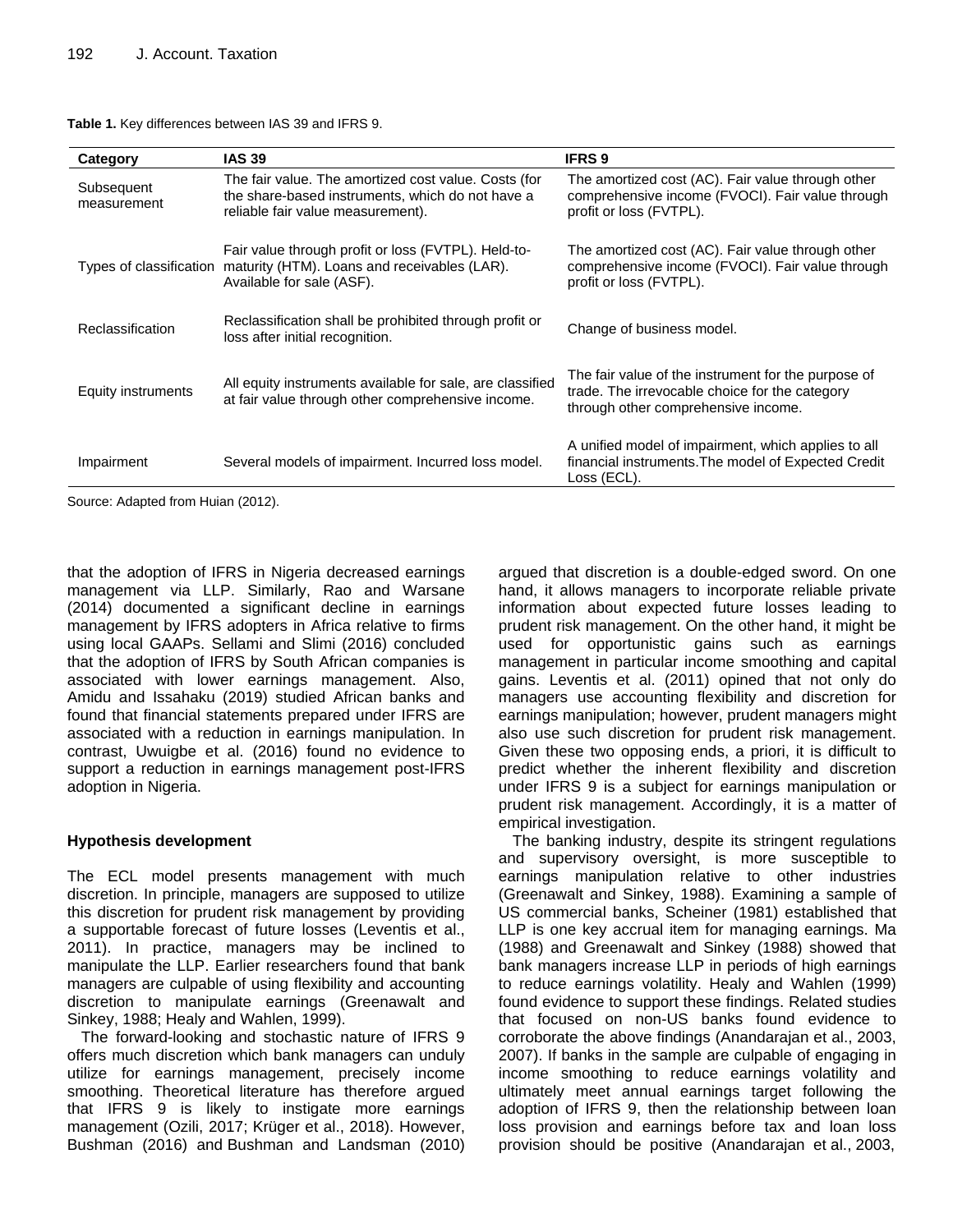2007). Dwelling on this premise, the hypothesis is developed.

H1: The implementation of IFRS 9 in the banking industry is associated with a higher magnitude of income smoothing.

Manifold research on earnings management has proven that not only is opportunistic accounting manipulation influenced by wide latitude and discretion in accounting standards, but also country-level governance and legal framework, as well as institutional factors, can exert significant influence on accounting quality. For instance, Leuz et al. (2003) found evidence to support the impact of country-level governance and legal framework as well institutional factors on the quality of reported earnings, complementing previous studies by (Ball et al., 2003).

Furthermore, critics of the adoption of International Financial Reporting Standards argue that the one size fits all principle of IFRS as a fundamental predicate for accounting quality and transparency in reported earnings might be a necessary action but not a sufficient condition (Ball et al., 2003). Additional mitigating factors such as a country's institutional setting and firm-specific incentives may be crucial in determining the quality of reported earnings (Ball et al., 2003; Leuz et al., 2003). Consistent with this view, theoretical literature argues that the implementation effects of IFRS 9 are expected to vary across jurisdictions depending on factors such as firm size, country of incorporation, and institutional factors among others (Deloitte, 2016). To test this assertion, the analysis is extended by incorporating the strength of country-level governance and institutional quality. Accordingly, the second hypothesis is formulated.

H2: The strength of country-level governance and institutional quality mitigates the use of earnings before tax and loan loss provisions for income smoothing.

#### **METHODOLOGY**

#### **Data**

The research utilizes financial data of listed commercial banks drawn from the Factset database. The country-level governance proxy was sourced from the World Governance Indicators (WGIs) and the authors use the mean of the six indicators of governance quality synonymous with the studies of Kaufmann et al. (1999). The world governance indicators measure the quality of governance at the country level on six key thematic pillars of voice and accountability, political stability, absence of violence, government effectiveness, regulatory quality, and rule of law. Data on GDP growth rate were sourced from the World Bank Database to control for the variations in the economic and operational climate of the banks.

Banks with missing observations for the main variables of interest are excluded from the sample. Lastly, to ensure homogeneity in the reporting period, the sample is restricted to banks whose financial year-end falls on 31st December.

The final sample consists of a balanced panel of end-of-year

observations for 104 listed commercial banks in 22 countries across Europe and Africa. The final dataset spans a period of four years, segregated into two distinct periods, the pre-adoption period (2016- 2017) and the post-adoption period (2018-2019). Appendix Table 1 reports the sample description.

#### **Model specification**

A modified version of the models employed extensively by Ahmed et al. (1999) and Anandarajan et al. (2003, 2007) is adopted for this study. These authors used this model to examine the association of Basel 1 Accord with earnings and capital management behavior. Similarly, Leventis et al. (2011) used a modified version of the model to test the effects of IFRS implementation on earnings and capital management. A dichotomous variable IFRS9 which measures the impact of the different periods (pre and post-IFRS 9) on LLP and the discretionary use of LLP for earnings management is introduced into the model. Two interaction terms EBT\*IFRS9 and EBT\*CGI are included to test for the impact of IFRS 9 on the use of earnings before tax and loan loss provision for income smoothing and the effect of country governance strength and institutional quality on income smoothing respectively. Leventis et al. (2011) argued that the research framework of Anandarajan et al. (2003, 2007) is limited as they used only one explanatory variable (change in loan losses) as a surrogate measure of credit risk. The researchers overcome this limitation by utilizing loan loss allowance, non-performing loans, and change in loans as a measure of the non-discretionary component of credit risk. The researchers estimate the equation below to test the hypotheses.

LLP<sub>it</sub> =  $\alpha_0$  +  $\alpha_1$ EBT<sub>it</sub> +  $\alpha_2$ LLA<sub>it</sub> +  $\alpha_3$ NPL<sub>it</sub> +  $\alpha_4$ CLOANS<sub>it</sub> +  $\alpha_5$ IFRS9<sub>it</sub> +  $\alpha_6$ SIZE<sub>it</sub> +  $\alpha_7$ CFEES<sub>it</sub> +  $\alpha_8$ GDP<sub>it</sub> +  $\alpha_9$ CGI<sub>it</sub> +  $\alpha_{10}$ EBT\*IFRS9<sub>it</sub> +  $\alpha_{11}$ EBT\*CGI<sub>it</sub> +  $\mu$ <sub>it</sub>

Where: *LLP* = loan loss provisions to total assets; *EBT* = earnings before taxes and LLPs to total assets; *LLA*= loan loss allowance to total assets; *NPL* = non-performing loans to total assets; *CLOANS*= yearly change in loans; *IFRS 9* = dummy variable (1 for post-IFRS 9 from 2018-2019, and 0 for pre-IFRS 9 from 2016–2017); *SIZE*= natural logarithm of total assets; *CFEES* = commission and fees income to assets; *GDP* = change in gross domestic product; *CGI*= country governance index; *EBT*\**IFRS9* = interaction of *EBT* with the type of IFRS 9 regime; *EBT\*CGI* = interaction of *EBT* with country governance index

## **RESULTS**

#### **Descriptive statistics**

Table 2 reports the descriptive statistics. LLP in the full sample represents 0.9885% of total assets on average. EBT shows a mean value of 3.31% indicating that on average, the banks in the full sample earn 3.31% on total assets. NPL represents 5.8% of total assets on average. On a subsample basis, the mean EBT is 1.6 and 5.1% in Europe and Africa respectively, suggesting that on average banks in Africa are more profitable than banks in Europe reflecting the growth potential in Africa. The mean GDP of -3.5% in Africa compared with the mean GDP of - 27.18% in Europe further corroborates the growth potential in Africa. SIZE shows a mean of 11.34 and 7.52 in Europe and Africa providing conventional evidence that European banks are larger than African banks.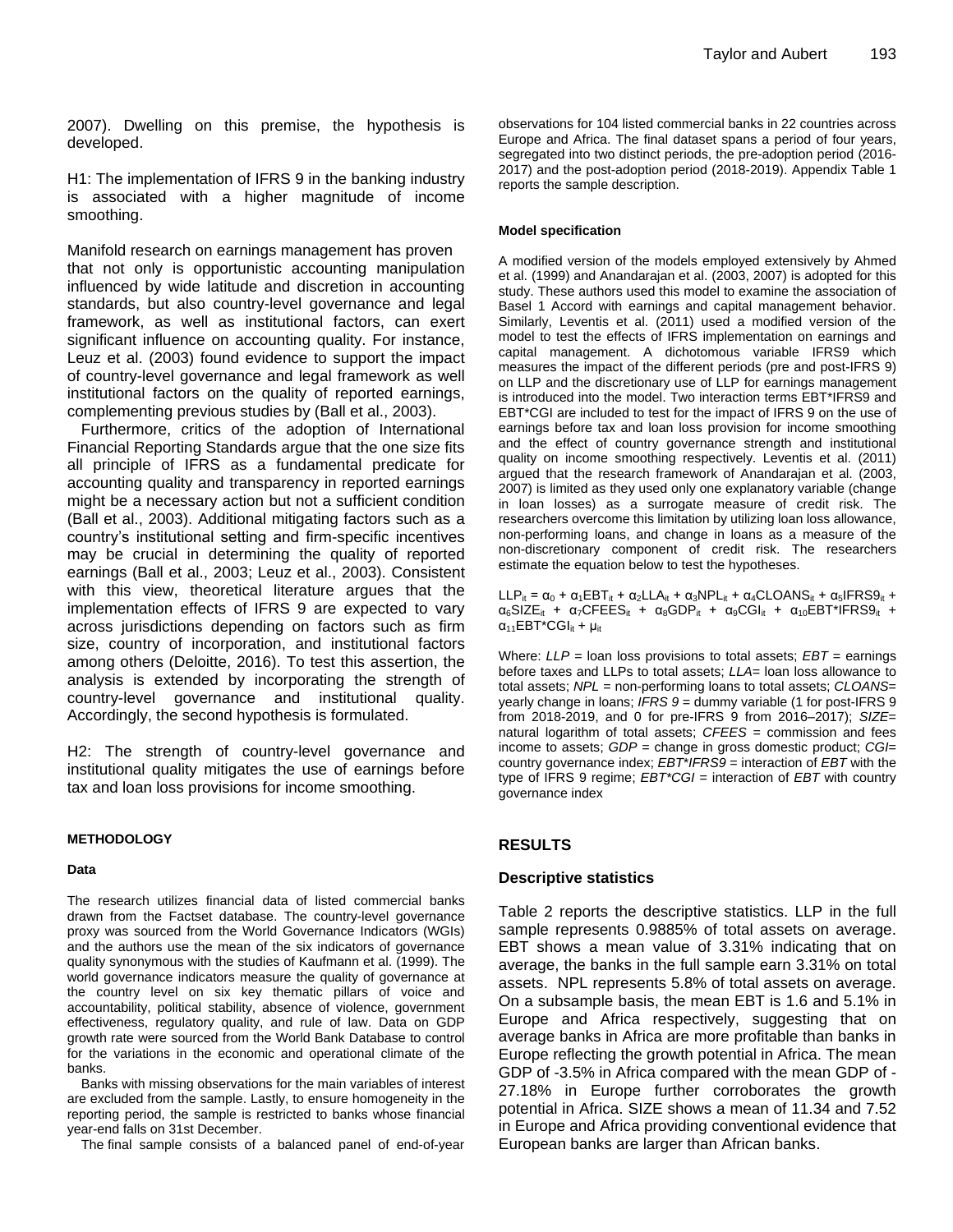**Table 2**. Descriptive statistics.

|               | Panel A: Full sample |           |          |           | Panel B: Europe sub-sample |     |           |          |           | Panel C: Africa sub-sample |            |           |          |           |          |
|---------------|----------------------|-----------|----------|-----------|----------------------------|-----|-----------|----------|-----------|----------------------------|------------|-----------|----------|-----------|----------|
| Variable      | <b>Obs</b>           | Mean      | Std. Dev | Min       | Max                        | Obs | Mean      | Std. Dev | Min       | Max                        | <b>Obs</b> | Mean      | Std. Dev | Min       | Max      |
| <b>LLP</b>    | 416                  | 0.0099    | 0.0187   | $-0.0098$ | 0.1921                     | 208 | 0.0069    | 0.0189   | $-0.0029$ | 0.1528                     | 208        | 0.0128    | 0.0180   | $-0.0098$ | 0.1921   |
| EBT           | 416                  | 0.0331    | 0.0360   | $-0.0349$ | 0.2482                     | 208 | 0.0156    | 0.0268   | $-0.0129$ | 0.2483                     | 208        | 0.0507    | 0.0356   | $-0.0349$ | 0.1905   |
| <b>LLA</b>    | 416                  | 0.0344    | 0.0565   | 0.0000    | 0.6578                     | 208 | 0.0418    | 0.0752   | 0.0000    | 0.6578                     | 208        | 0.0270    | 0.0252   | 0.0001    | 0.1872   |
| <b>NPL</b>    | 416                  | 0.0583    | 0.0990   | 0.0000    | 0.7492                     | 208 | 0.0696    | 0.1170   | 0.0000    | 0.6732                     | 208        | 0.0469    | 0.0755   | 0.0000    | 0.7492   |
| <b>CLOANS</b> | 416                  | 1.0472    | 9.2790   | $-0.9423$ | 118.4257                   | 208 | 0.1120    | 0.6110   | $-0.4161$ | 8.3944                     | 208        | 1.9823    | 13.0566  | $-0.9423$ | 118.4257 |
| IFRS 9        | 416                  | 0.5000    | 0.5006   | 0.0000    | 1.0000                     | 208 | 0.5000    | 0.5012   | 0.0000    | 1.0000                     | 208        | 0.5000    | 0.5012   | 0.0000    | 1.0000   |
| <b>SIZE</b>   | 416                  | 9.4365    | 2.6451   | 4.0735    | 14.8143                    | 208 | 11.3437   | 2.0371   | 5.7803    | 14.8143                    | 208        | 7.5294    | 1.6024   | 4.0735    | 12.0064  |
| <b>CFEES</b>  | 416                  | 0.0211    | 0.0307   | 0.0017    | 0.2541                     | 208 | 0.0111    | 0.0122   | 0.0017    | 0.0795                     | 208        | 0.0312    | 0.0392   | 0.0030    | 0.2541   |
| CGI           | 416                  | 0.3411    | 0.9845   | $-1.2176$ | 2.7913                     | 208 | .1666     | 0.5423   | 0.1562    | 2.7913                     | 208        | $-0.4845$ | 0.5286   | $-1.2176$ | 0.6522   |
| <b>GDP</b>    | 416                  | $-0.1533$ | 1.3692   | $-8.8821$ | 5.2233                     | 208 | $-0.2718$ | .4020    | $-8.8821$ | 1.2147                     | 208        | $-0.0349$ | 1.3285   | $-3.7251$ | 5.2233   |

LLP: Loan loss provisions to total assets; EBT: earnings before tax and loss provision to total assets; LLA: loan loss allowance to total assets; NPL: non-performing loans to total assets; CLOANS: yearly change in loans; IFRS9: dummy variable (1: post-adoption era; 0 pre-adoption era); SIZE: natural logarithm of total assets; CFEES: commission and fees income to total assets; CGI: the mean of the six quality of governance indicators from the world development indicators; GDP: yearly change in the growth rate of gross domestic product.

#### **Correlation matrix**

Table 3 highlights the correlation matrix. Consistent with Leventis et al. (2011) and Kanagaretnam et al. (2004) also document a significant positive association between LLP and EBT both across the full sample and two subsamples. LLA shows a negative relationship with LLP though not statistically significant, corroborating Kanagaretnam et al. (2004) as a higher loan loss balance will require a lower LLP in the current year and vice versa. Akin to Kanagaretnam et al. (2004), NPL depicts a significant positive association with LLP both across the full sample and the sub-samples. The relationship between IFRS9 and LLP is negative and statistically significant. Synonymous with Leventis et al. (2011), SIZE is negative and significantly correlated with LLP. In the full sample, CGI is significant and negatively correlated with LLP. Consistent with Hair et al. (1995), the mean variance inflation factor of 2.12 for the model falls within acceptable levels and hence the model is devoid of multicollinearity.

Table 4 reports the estimation results. The model is estimated with fixed effect with robust standard errors and clustering and is heteroscedastic and autocorrelation consistent (Hoechle, 2007). The F-statistic is significant at 1%, indicating the overall significance of the model. Although EBT is positively correlated with LLP but not significant, corroborating Beatty et al. (1995) and Ahmed et al. (1999). Consistent with Kanagaretnam et al. (2004), the coefficient of NPL is positive and significant at the 5% level depicting that high levels of the deteriorating loan portfolio are associated with high levels of LLP and vice versa. Regarding the main variables of interest (EBT\*IFRS9 and EBT\*CGI), the researchers observe a negative coefficient of EBT\*IFRS9 which is statistically significant at 5%. This signifies a significant decline in the use of earnings before taxes and loan loss provisions for income smoothing post-IFRS 9 adoption across the full sample. Leventis et al. (2011) examined LLP, earnings management, and capital management under IFRS among EU commercial banks and found a significant decline in earnings management post-IFRS regime. They argued that prudent risk management could be an alternative possibility for the reduction in earnings management post-IFRS.

Consistent with prudent risk management, the researchers argue that prudent bank managers are more likely to use managerial discretion under IFRS 9 for prudent risk management. Accordingly, the researchers posit that the decrease in income smoothing across the full sample post-IFRS9 adoption may partly be explained by the prudent risk management on the part of bank managers.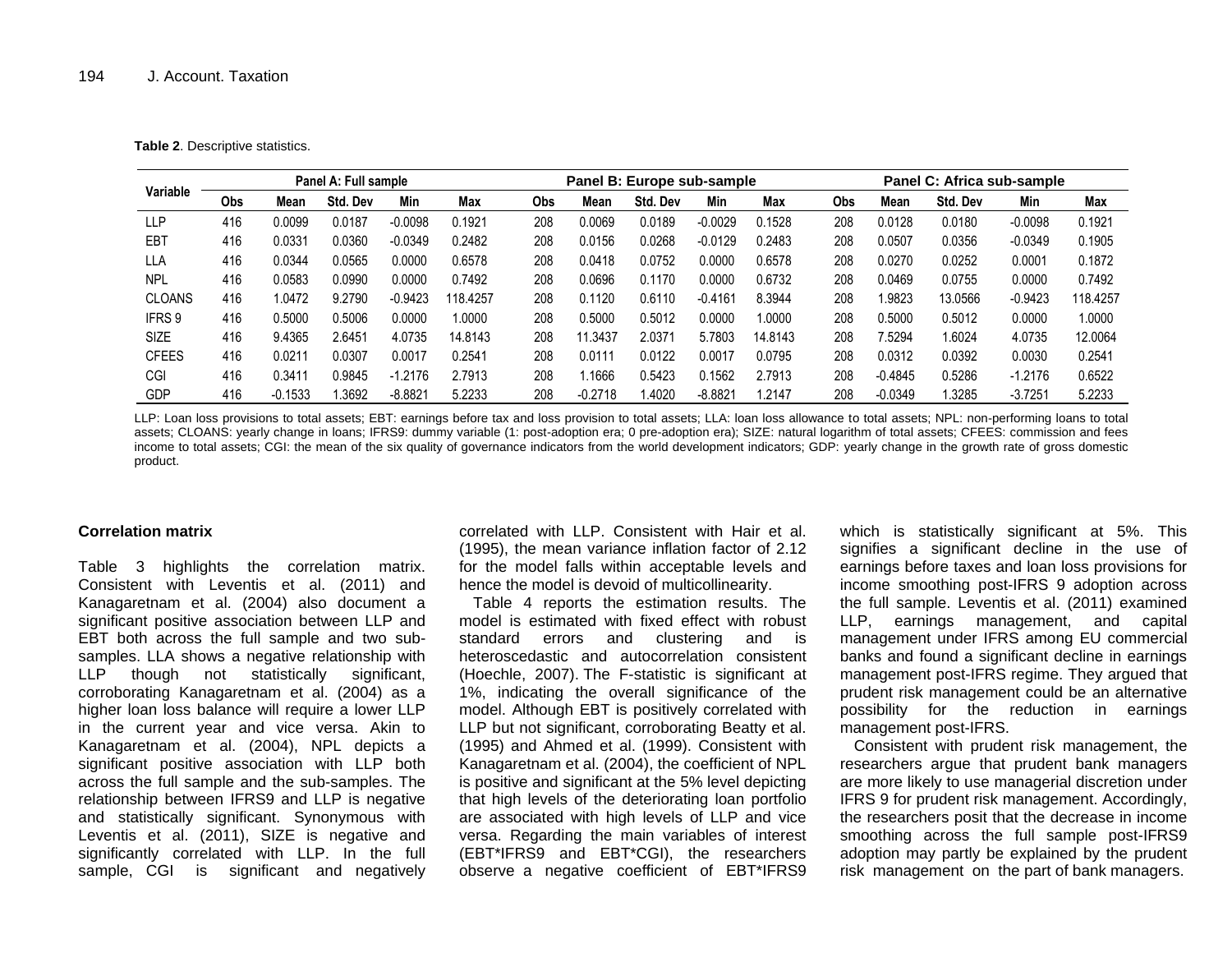**Table 3**. Correlation matrix.

| Variable                   | <b>LLP</b>  | EBT         | <b>LLA</b>  | <b>NPL</b>   | <b>CLOANS</b> | IFRS <sub>9</sub> | <b>SIZE</b> | <b>CFEES</b> | <b>CGI</b> | <b>GDP</b> |
|----------------------------|-------------|-------------|-------------|--------------|---------------|-------------------|-------------|--------------|------------|------------|
| Panel A: Full sample       |             |             |             |              |               |                   |             |              |            |            |
| <b>LLP</b>                 | 1.000       |             |             |              |               |                   |             |              |            |            |
| EBT                        | $0.555***$  | 1.000       |             |              |               |                   |             |              |            |            |
| <b>LLA</b>                 | $-0.076$    | $-0.273**$  | 1.000       |              |               |                   |             |              |            |            |
| <b>NPL</b>                 | $0.305***$  | 0.004       | $0.202***$  | 1.000        |               |                   |             |              |            |            |
| <b>CLOANS</b>              | 0.035       | 0.052       | $-0.049$    | $-0.061$     | 1.000         |                   |             |              |            |            |
| IFRS 9                     | $-0.143***$ | $-0.074$    | $-0.117**$  | $-0.122**$   | $0.104**$     | 1.000             |             |              |            |            |
| SIZE                       | $-0.291***$ | $-0.588***$ | $0.554***$  | $-0.018$     | $-0.143***$   | 0.025             | 1.000       |              |            |            |
| <b>CFEES</b>               | $0.185***$  | $0.596***$  | $-0.184***$ | $-0.086*$    | $0.135***$    | $-0.053$          | $-0.451***$ | 1.000        |            |            |
| CGI                        | $-0.179**$  | $-0.423***$ | $0.232***$  | $-0.081*$    | $-0.160***$   | $-0.005$          | $0.593***$  | $-0.411***$  | 1.000      |            |
| GDP                        | $-0.066$    | $0.117**$   | $-0.092*$   | $-0.255***$  | $-0.188***$   | 0.071             | $-0.072$    | $0.206***$   | 0.002      | 1.000      |
| Panel B: Europe sub-sample |             |             |             |              |               |                   |             |              |            |            |
| <b>LLP</b>                 | 1.000       |             |             |              |               |                   |             |              |            |            |
| <b>EBT</b>                 | $0.842***$  | 1.000       |             |              |               |                   |             |              |            |            |
| <b>LLA</b>                 | $-0.012$    | $-0.136**$  | 1.000       |              |               |                   |             |              |            |            |
| <b>NPL</b>                 | $0.355***$  | $0.134*$    | $0.204***$  | 1.000        |               |                   |             |              |            |            |
| <b>CLOANS</b>              | $0.504***$  | $0.288***$  | $-0.105$    | $-0.033$     | 1.000         |                   |             |              |            |            |
| IFRS 9                     | $-0.049$    | $-0.013$    | $-0.185***$ | $-0.109$     | $-0.087$      | 1.000             |             |              |            |            |
| SIZE                       | $-0.316***$ | $-0.474***$ | $0.488***$  | $-0.177*$    | $-0.172**$    | 0.021             | 1.000       |              |            |            |
| <b>CFEES</b>               | $0.389***$  | $0.484***$  | $-0.164**$  | $-0.056$     | $0.300***$    | $-0.005$          | $-0.319***$ | 1.000        |            |            |
| CGI                        | $-0.061$    | $0.135*$    | $-0.331***$ | $-0.563***$  | 0.036         | $-0.008$          | $-0.114$    | $-0.086$     | 1.000      |            |
| GDP                        | $-0.070$    | $-0.003$    | $-0.085$    | $-0.382$ *** | 0.035         | $0.116*$          | 0.048       | 0.086        | 0.309      | 1.000      |
| Panel C: Africa sub-sample |             |             |             |              |               |                   |             |              |            |            |
| <b>LLP</b>                 | 1.000       |             |             |              |               |                   |             |              |            |            |
| <b>EBT</b>                 | $0.339***$  | 1.000       |             |              |               |                   |             |              |            |            |
| <b>LLA</b>                 | $-0.094$    | $-0.211***$ | 1.000       |              |               |                   |             |              |            |            |
| <b>NPL</b>                 | $0.305***$  | 0.003       | $-0.027$    | 1.000        |               |                   |             |              |            |            |
| <b>CLOANS</b>              | 0.003       | $-0.006$    | $-0.061$    | $-0.091$     | 1.000         |                   |             |              |            |            |
| IFRS 9                     | $-0.246***$ | $-0.139**$  | 0.045       | $-0.152**$   | $0.152**$     | 1.000             |             |              |            |            |
| SIZE                       | $-0.183***$ | $-0.337***$ | $0.726***$  | $-0.087$     | $-0.154**$    | 0.057             | 1.000       |              |            |            |
| <b>CFEES</b>               | 0.089       | $0.578***$  | $-0.136**$  | $-0.072$     | 0.109         | $-0.082$          | $-0.427***$ | 1.000        |            |            |
| CGI                        | $-0.111$    | $-0.157**$  | $0.168**$   | 0.026        | $-0.200***$   | $-0.012$          | 0.071       | $-0.366***$  | 1.000      |            |
| <b>GDP</b>                 | $-0.094$    | $0.159**$   | $-0.019$    | $-0.038$     | $-0.291***$   | 0.024             | $-0.098$    | 0.258        | $-0.047$   | 1.000      |

LLP: Loan loss provisions to total assets; EBT: earnings before tax and loss provision to total assets; LLA: loan loss allowance to total assets; NPL: non-performing loans to total assets; CLOANS: yearly change in loans; IFRS9: dummy variable (1: post-adoption era; 0 pre-adoption era); SIZE: natural logarithm of total assets; CFEES: commission and fees income to total assets; CGI: the mean of the six quality of governance indicators from the world development indicators; GDP: yearly change in the growth rate of gross domestic product. \*\*\*, \*\*, \*significance at 1, 5 and 10% respectively.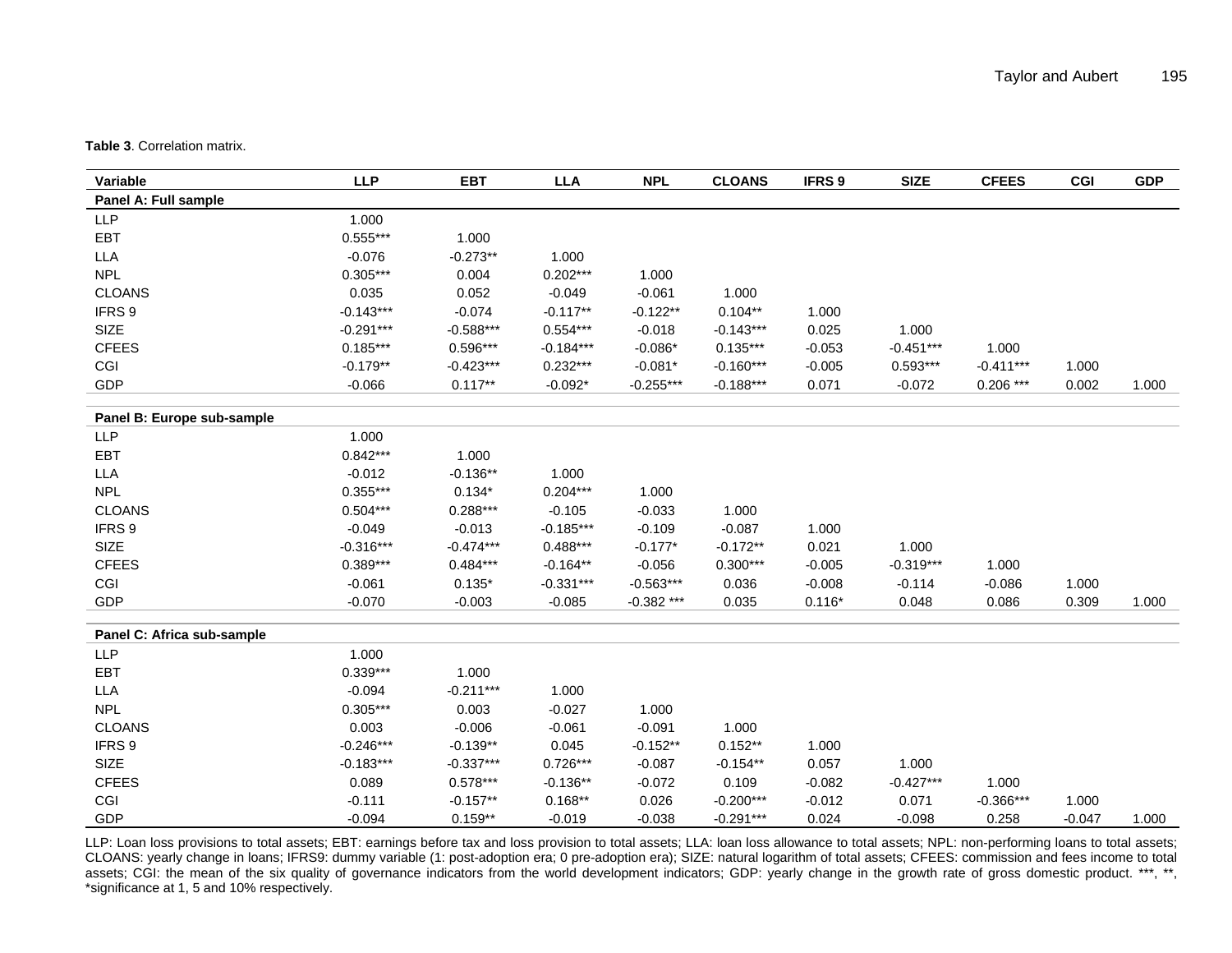|  | <b>Table 4. Regression results</b> |  |
|--|------------------------------------|--|
|--|------------------------------------|--|

| Variable        |                         |
|-----------------|-------------------------|
| Intercept       | $0.17269(1.81)^{*}$     |
| FBT             | 0.12053(0.89)           |
| II A            | 6.89E-08 (1.22)         |
| NPL             | $0.02842**$ (2.01)      |
| CLOANS          | 0.00010(0.41)           |
| <b>IFRS9</b>    | 0.00139(0.81)           |
| SIZE            | $-0.01749$ $(-1.66)^*$  |
| <b>CFEES</b>    | $-0.21808$ $(-1.87)^*$  |
| CGI             | 0.00148(0.43)           |
| GDP             | $-0.00083$ $(-1.71)^*$  |
| EBT*IFRS9       | $-0.09101$ $(-2.34)$ ** |
| <b>FBT*CGI</b>  | $-0.27126$ $(-1.93)^*$  |
| $R^2$ -adjusted | 6.98%                   |
| F-static        | $4.34***$               |
| Observations    | 416                     |

LLP: loan loss provisions to total assets; EBT: earnings before tax and loss provision to total assets; LLA: loan loss allowance to total assets; NPL: non-performing loans to total assets; CLOANS: yearly change in loans; IFRS9: dummy variable (1: post-adoption era; 0 pre-adoption era); SIZE: natural logarithm of total assets; CFEES: commission and fees income to total assets; CGI: the mean of the six quality of governance indicators from the world development indicators; GDP: yearly change in the growth rate of the gross domestic product; EBT\*IFRS9: interaction of earnings before tax and loan loss provisions with IFRS9 dummy variable; EBT\*CGI: interaction of earnings before tax and loan loss provisions with country governance index. T-statistics in parenthesis, \*\*\*, \*\*, \*significance at 1, 5 and 10% respectively.

The second variable of interest, EBT\*CGI shows a negative coefficient and statistical significance at the 10% level. This significant negative coefficient of EBT\*CGI supports H2 which predicted that the strength of the country-level governance quality mitigates income smoothing behavior among banks. Thus, country-level governance and institutional quality will be essential in limiting the opportunistic use of earnings before taxes and loan loss provisions for smoothing income. The result is consistent with prior literature (Ball et al., 2003; Leuz et al., 2003) that documents a positive effect of a country's governance and institutional framework on the quality of reported accounting information.

## **Robustness checks and sensitivity analysis**

A battery of sensitivity tests and robustness checks are conducted. First, the model is devoid of multicollinearity problems. Additionally, the model has been estimated with robust standard errors with firm-level clustering and is heteroscedasticity and autocorrelation consistent.

Hasan and Wall (2004) indicated that LLP can be segregated into discretionary and non-discretionary components. Leventis et al. (2011) used the change in loans to control for the non-discretionary portion of LLP. Kanagaretnam et al. (2004) used loan loss allowance and non-performing loans to account for the non-discretionary component of LLP. Consistent with their studies, the authors opine that by using loan loss allowance, nonperforming loans, and change in loans, they have explicitly accounted for the non-discretionary component of LLP.

Ahmed et al. (1999) opined that earnings management in particular income smoothing results reported in prior research is dependent on the inclusion of non-performing loans in the model. This assertion was also evaluated by Kanagaretnam et al. (2004). Consistent with their assertion, the researchers evaluate the robustness of the results to the omission of non-performing loans in the model. The test results reported in Panel A of Table 5 did not change. Thus, they conclude that the results are robust to the inclusion of non-performing loans in the model.

Furthermore, Ahmed et al. (1999) and Kanagaretnam et al. (2004) admitted that macroeconomic factors may impact LLP. Nevertheless, they argued that the inclusion of non-performing loans in their models reduces the explanatory power of the macroeconomic variable.

Accordingly, the non-performing loan was included in their models to control for macroeconomic effects such as GDP. Consistent with this analogy, GDP is excluded from the model and the results re-estimated. The findings reported in Panel B of Table 5 are consistent with the earlier estimates.

The authors check the sensitivity of the models to outliers by winsorizing at the extreme higher and lower ends as developed in the study of Leventis et al. (2011). The models are re-estimated and the results reported in Panel C of Table 5 remain consistent.

## **Comparing Income smoothing in European banks versus Sub-Saharan African banks post-IFRS 9 adoption**

The previous analysis above pooled banks in Europe and Sub-Saharan Africa together and controlled for some countries' specific factors such as GDP, and country-level governance quality. Notwithstanding the controls in the previous analysis, there are potential concerns that these two jurisdictions have strikingly disparate characteristics regarding their country-level governance, institutional setting and firm size among others that may impact income smoothing activities differently in these regions which have not been accounted for in the earlier analysis. For instance, data from the World Bank (World Bank, 2016) show that banks in Sub-Saharan Africa lack the necessary breadth and depth and are inefficient relative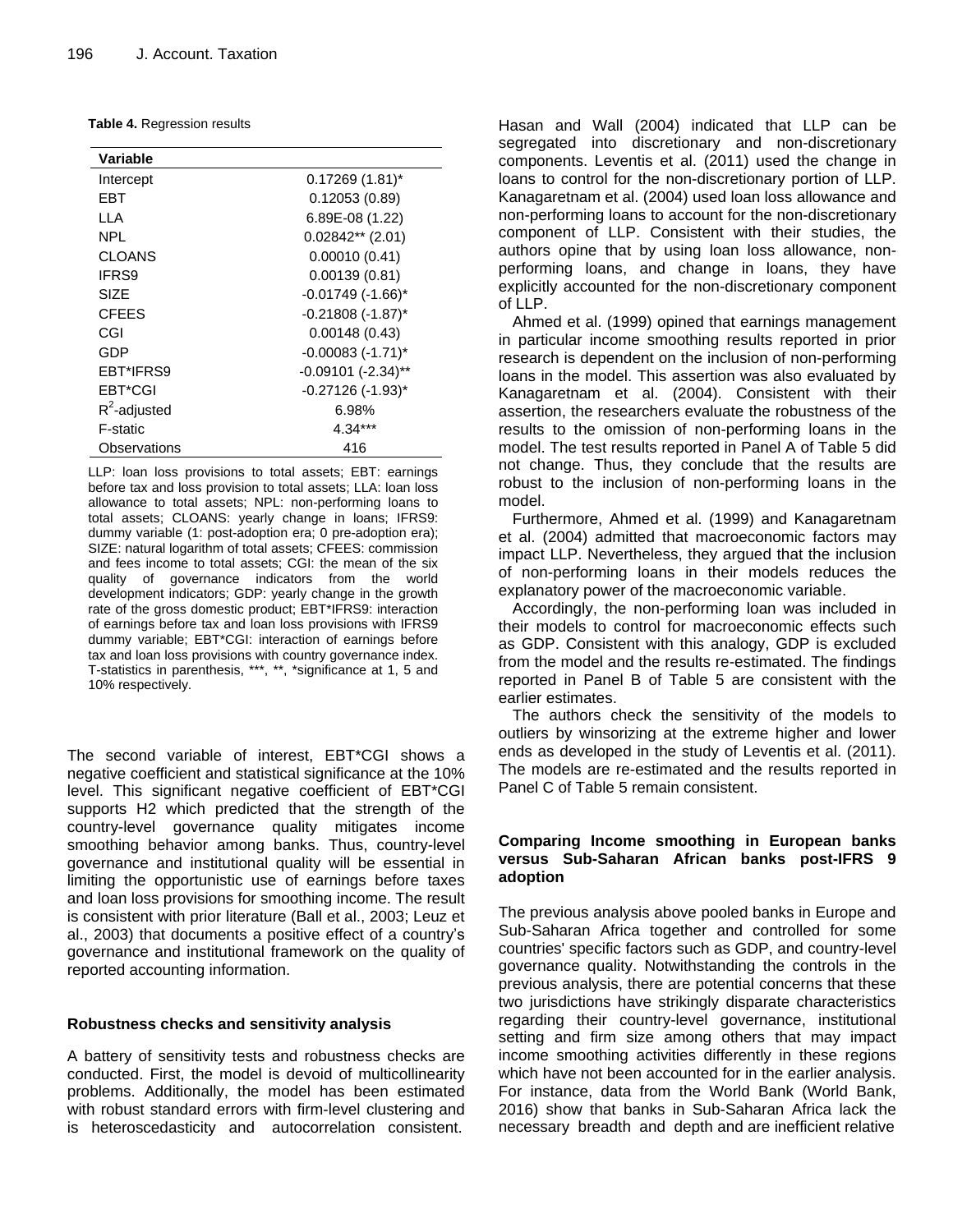| Variable        | Panel A (NPL excluded)   | Panel B (GDP excluded) | <b>Panel C: Winsorized results</b> |
|-----------------|--------------------------|------------------------|------------------------------------|
| Intercept       | $0.15465**$ (2.02)       | $0.15465**$ (2.02)     | $0.15465**$ (2.22)                 |
| EBT.            | 0.12538(0.85)            | 0.12538(0.85)          | 0.12409(1.14)                      |
| <b>LLA</b>      | 8.37E-08 (1.37)          | 8.37E-08 (1.37)        | 4.16E-08 (0.78)                    |
| <b>CLOANS</b>   | 0.00010(0.40)            | 0.00010(0.40)          | $0.05009***$ (3.0)                 |
| IFRS9           | 0.00036(0.21)            | 0.00036(0.21)          | $-0.00015(-0.38)$                  |
| <b>SIZE</b>     | $-0.01534$ ( $-1.79$ )   | $-0.01534$ ( $-1.79$ ) | 0.00087(0.62)                      |
| <b>CFEES</b>    | $-0.22274*$ $(-1.79)$    | $-0.22274*$ $(-1.79)$  | $-0.00926**$ (-2.0)                |
| CGI             | 0.00043(0.12)            | 0.00043(0.12)          | $-0.27155**$ (-2.07)               |
| <b>GDP</b>      | $-0.00086$ ( $-1.70$ )   | $-0.00086*$ $(-1.70)$  | $0.00009$ $(0.03)$                 |
| EBT*IFRS9       | $-0.08735$ * (-1.94)     | $-0.08735$ * (-1.94)   | $-0.00075$ $(-1.63)$               |
| EBT*CGI         | $-0.28012$ * ( $-1.86$ ) | $-0.28012*$ $(-1.86)$  | $-0.08273**$ (-2.28)               |
| $R^2$ -adjusted | 5.83%                    | 5.83%                  | $-0.19396*$ $(-2.28)$              |
| F-static        | $2.94***$                | $2.94***$              | 11.08%                             |
| Observations    | 416                      | 416                    | $3.16***$                          |
|                 |                          |                        | 416                                |

**Table 5.** Robustness checks.

LLP: Loan loss provisions to total assets; EBT: earnings before tax and loss provision to total assets; LLA: loan loss allowance to total assets; NPL: non-performing loans to total assets; CLOANS: yearly change in loans; IFRS9: dummy variable (1: post-adoption era; 0 pre-adoption era); SIZE: natural logarithm of total assets; CFEES: commission and fees income to total assets; CGI: the mean of the six quality of governance indicators from the world development indicators; GDP: yearly change in the growth rate of the gross domestic product; EBT\*IFRS9: interaction of earnings before tax and loan loss provisions with IFRS9 dummy variable; EBT\*CGI: interaction of earnings before tax and loan loss provisions with country governance index. T-statistics in parenthesis, \*\*\*, \*\*, \*\* significance at 1, 5 and 10% respectively.

to the global average. The Europe region is characterized by relatively developed stock markets with a high level of investor sophistication. Furthermore, the European banks in the sample are bigger in terms of size. In contrast, the Sub-Saharan African setting is characterized by less developed stock markets with a low level of investor sophistication. Also, the SSA banks in the sample are smaller in size compared to the European banks. The mean bank size reported in Panel B and C of Table 2 is 11.34 and 7.52 in Europe and Africa respectively providing conventional evidence that European banks are larger than African banks. Extant literature (Watts and Zimmerman, 1990) argues that bigger firms have greater incentive to manipulate earnings to meet earnings target as bigger firms are closely monitored by the public relative to smaller firms. These distinguishing features between the European banking system and the Sub-Saharan African banking system present an interesting argument to replicate the analysis on a cluster basis to assess whether these differences between the Europe cluster and SSA cluster have different implications on the income smoothing behavior of banks following the implementation of IFRS 9 in the banking industry on January 1, 2018. Corroborating the above argument, Deloitte (2016) argues that the adoption effects of IFRS 9 are expected to vary across jurisdictions depending on several factors like country, firm size, and institutional factors among others. Accordingly, the researchers postulate that European banks in the sample engage in

more income smoothing than the SSA banks in the sample post-IFRS 9 adoption. To achieve this, they split the initial sample into Europe cluster of banks and SSA cluster of banks.

## **Univariate analysis**

The cluster analysis begins with a univariate analysis by splitting the sample based on regions post-IFRS 9 adoptions to see how the key variables differ between the European region and SSA after the adoption of IFRS 9 in these two regions. The results of the Shapiro-Wilk test indicate that the variables do not follow a normal distribution. Accordingly, the results of two nonparametric tests; the Kruskal-Wallis test and the Wilcoxon test are presented.

Table 6 reports the results of the Kruskal-Wallis test and the Wilcoxon test of differences between the key variables between Europe and Africa post- IFRS 9 regime. In general, there are significant differences in LLP between Europe and Africa post-IFRS9 implementation. LLP is significantly higher in Africa relative to Europe post-IFRS 9 regime. The results of the Kruskal-Wallis test and Wilcoxon test reveal significant differences in EBT between Europe and Africa post-IFRS 9 adoptions. Though there are higher NPLs in Africa than in Europe, the difference is not significant. Change in loans which depicts the incremental addition to the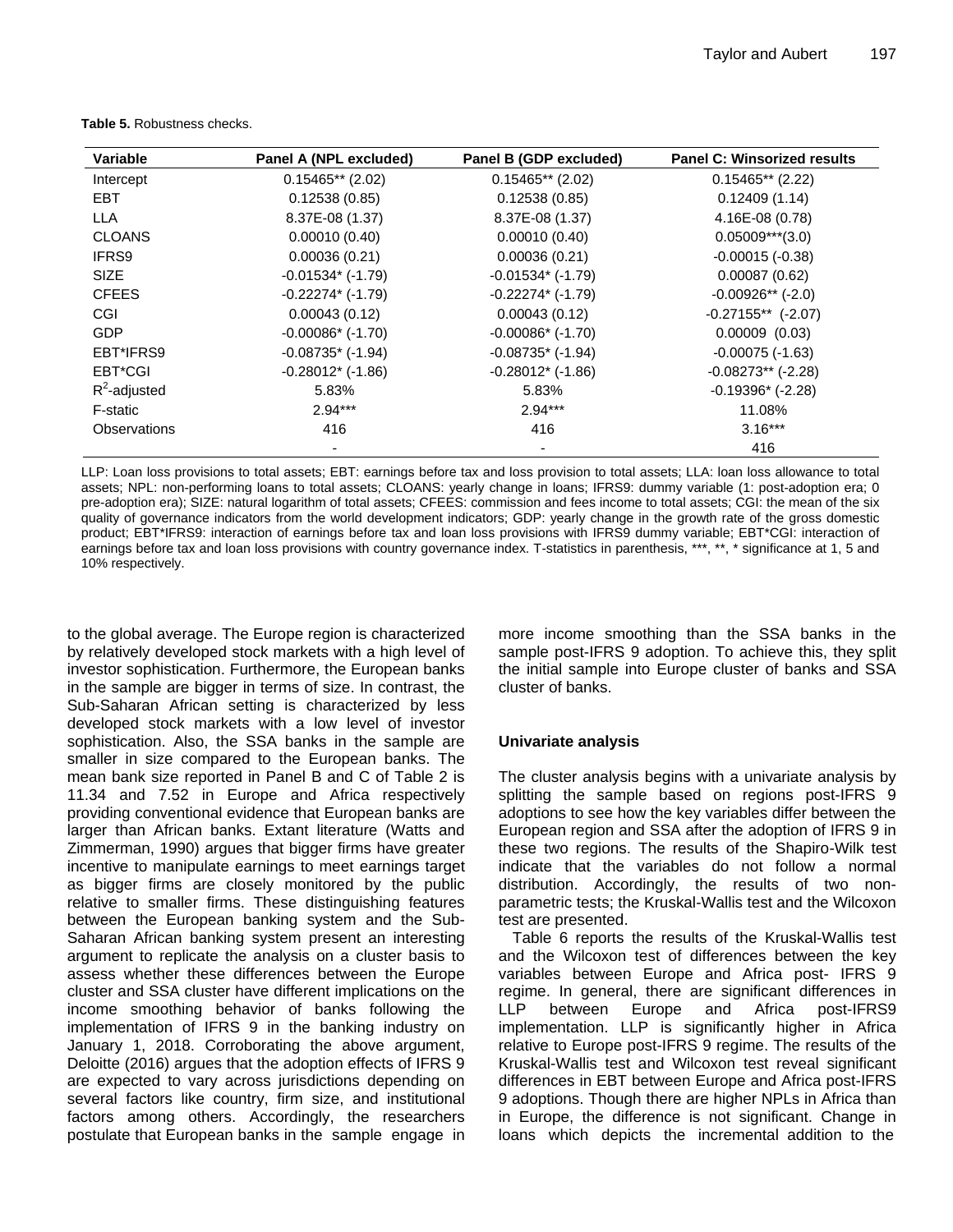| <b>Europe and Africa Post-IFRS9</b> | <b>Kruskal-Wallis Test</b>      | <b>Wilcoxon test</b> |
|-------------------------------------|---------------------------------|----------------------|
| ШP                                  | Chi-squared (tie-adj) 31.217*** | $Z=5.587***$         |
| <b>FBT</b>                          | Chi-squared (tie-adj) 84.638*** | $Z=9.20***$          |
| NPL                                 | Chi-squared (tie-adj) 2.542     | $Z = 1.594$          |
| <b>CLOANS</b>                       | Chi-squared (tie-adj) 20.310*** | $Z=4.507***$         |
| I I A                               | Chi-squared (tie-adj) 16.201*** | $Z=4.025***$         |
| Observation                         | 104                             | 104                  |

**Table 6.** Test of differences.

LLP: loan loss provisions to total assets; EBT: earnings before tax and loss provision to total assets; NPL: non-performing loans to total assets; CLOANS: yearly change in loans; LLA: loan loss allowance to total assets **\*\*\*, \*\*, \*** significance at 1, 5 and 10% respectively.

outstanding loan portfolio is significantly higher in Africa than in Europe. This shows that post-IFRS9, the variation in the loan portfolio is higher in Africa relative to Europe. LLA is significantly higher in Africa compared to Europe following the adoption of IFRS 9.

## **Income smoothing in European banks versus Sub-Saharan African banks post-IFRS 9 adoption**

Finally, Panels B and C of Table 2 show that the mean bank size of 11.34 and 7.53 for Europe and Africa respectively is significantly different. The potential concerns that the findings may be driven by economic heterogeneity across the sample are addressed by partitioning the sample into two sub-clusters; the Europe cluster and the Africa cluster, and re-estimate the results. For the Europe cluster, the interaction term EBT\*CGI is dropped due to multicollinearity concerns.

Table 7 presents the results of the sub-sample analysis. For the Europe sub-sample, the variable of interest EBT\*IFRS9 is positive and statistically significant. Extant literature shows that a positive and significant coefficient of EBT is evidence of income smoothing using earnings before taxes and loan loss provisions (Anandarajan et al., 2003, 2007). Accordingly, the results of the Europe sub-sample analysis show an increase in income smoothing among the sample banks post-IFRS 9 adoption. This finding also highlights how the European banks in the study utilize the inherent discretion under IFRS 9 for opportunistic income smoothing activity and further demonstrates how firms exercise their discretion over their financial reporting choices. As indicated earlier, the European banks in the sample are larger than the SSA bank. Accordingly, this finding is also consistent with prior literature that shows that larger firms have a greater incentive to manipulate earnings or smooth earnings to reduce earnings volatility and ultimately meet earnings targets (Watts and Zimmerman, 1990). Furthermore, given the rise in income smoothing among the Europe sub-sample, the findings also highlight how too much leeway and discretion in accounting standards may affect

the quality of financial reporting.

However, for the SSA sub-sample, the authors document a negative and significant coefficient for EBT\*IFRS9. Thus, they find evidence to suggest a decline in income smoothing among the banks in the SSA sample. The decline in income smoothing among the SSA sub-sample also demonstrates an improvement in financial reporting quality among the sample banks following the adoption of IFRS in SSA. The finding is also consistent with the prudent risk management hypothesis of (Leventis et al., 2011) who argue that not only are managers inclined to utilize the inherent discretion and flexibility offered by accounting standards for opportunistic behavior but, it can be utilized for prudent and efficient risk management. In line with this assertion, they argue that because SSA is characterized by low level of stock market development, low level of investor sophistication coupled with small firm sizes, the SSA banks in the sample are under less pressure to meet earnings targets compared to the European banks.

Accordingly, the SSA banks in the sample are more inclined to utilize the inherent flexibility and discretion under IFRS 9 for efficient risk management rather than engaging in opportunistic behavior. Also, they document a significant negative coefficient for EBT\*CGI. Thus, the results of the SSA sub-sample show that country governance and institutional quality mitigates the incidence of income smoothing which corroborates the findings of the full sample. Overall, the sub-sample analysis provides evidence consistent with theoretical literature (Deloitte, 2016) that the implementation effects of IFRS 9 differ across jurisdictions due to factors such as country of incorporation and firm size among others.

## **Conclusion**

The implementation of IFRS 9 on January 1, 2018 was heralded by much theoretical debate on the expected impacts in both academic and corporate literature. Key expected effects and ramifications commonly highlighted are the expected increase in levels of LLP, earnings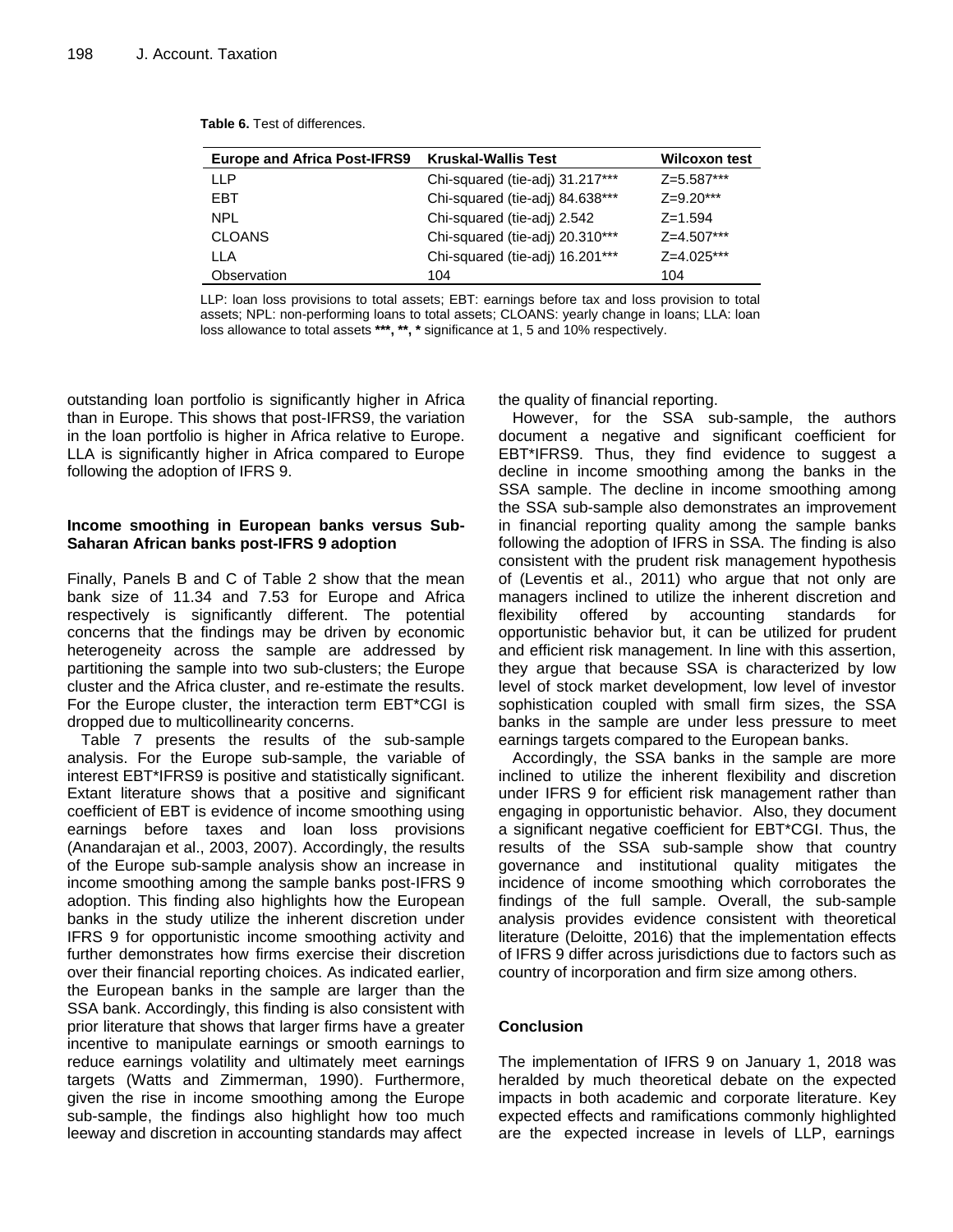**Table 7.** Sub-sample results.

| Variable        | Panel A: Europe sub-<br>sample | Panel B: Africa sub-sample |
|-----------------|--------------------------------|----------------------------|
| Intercept       | 0.06027(1.43)                  | 0.11987(1.00)              |
| EBT             | 0.00502(0.06)                  | $-0.14533(-0.98)$          |
| LLA             | 4.91e-08 (1.37)                | $9.43e-07(0.22)$           |
| <b>CLOANS</b>   | $0.00434**$ (2.44)             | 0.00005(0.17)              |
| <b>IFRS9</b>    | $-0.00239**$ (-2.08)           | 0.00153                    |
| <b>SIZE</b>     | $-0.00534$ $(-1.41)$           | $-0.01900(-1.24)$          |
| <b>CFEES</b>    | $0.71271*$ (1.71)              | $-0.31718**$ ( $-2.11$ )   |
| CGI             | $-0.00099(-0.72)$              | $-0.08043$ ( $-1.89$ )     |
| GDP             | $-0.00019(-0.72)$              | $-0.00232**$ (-2.34)       |
| EBT*IFRS9       | $0.11540*(2.00)$               | $-0.14591*$ $(-1.83)$      |
| EBT*CGI         |                                | $-0.60069$ ( $-1.67$ )     |
| $R^2$ -adjusted | 29.58%                         | 4.79%                      |
| F-static        | $9.45***$                      | $4.28***$                  |
| Observations    | 208                            | 208                        |

LLP: Loan loss provisions to total assets; EBT: earnings before tax and loss provision to total assets; LLA: loan loss allowance to total assets; CLOANS: yearly change in loans; IFRS9: dummy variable (1: post-adoption era; 0 preadoption era); SIZE: natural logarithm of total assets; CFEES: commission and fees income to total assets; CGI: the mean of the six quality of governance indicators from the world development indicators; GDP: yearly change in the growth rate of the gross domestic product; EBT\*IFRS9: interaction of earnings before tax and loan loss provisions with IFRS9 dummy variable; EBT\*CGI: interaction of earnings before tax and loan loss provisions with country governance index. T-statistics in parenthesis, \*\*\*, \*\*, \*significance at 1, 5 and 10% respectively.

management and financial stability implications (Krüger et al., 2018; Novotny-Farkas, 2016).

This paper focused on the empirical aspect of the above research niche investigating the impact of IFRS 9 adoption on earnings management in particular income smoothing behavior of listed banks. As a subsidiary issue, the authors examined the effect of country-level governance quality on income smoothing behavior among banks. To increase the generalizability of the findings, the researchers use data of listed commercial banks in both Europe and Africa for four years spanning the pre and post-IFRS 9.

Across the full sample, the authors find evidence that the post-adoption phase of IFRS 9 is associated with a decline in the use of earnings before taxes and loan loss provisions for income smoothing. Furthermore, they find evidence to support that the country-level governance and institutional quality restrains the use of earnings before taxes and loan loss provisions for income smoothing, suggesting that post-IFRS 9, the quality of governance and regulatory bodies will be crucial in leveraging optimal utility from the standard.

Partitioned into Europe sub-sample and SSA subsample to explore potential economic heterogeneity and differing institutional settings, the researchers find evidence of an increase in income smoothing via earnings before taxes and loan loss provision among the Europe sub-sample post-IFRS 9 adoption. In contrast, the findings show a decline in income smoothing via earnings before tax and loan loss provision post-IFRS 9 adoptions among the SSA sub-sample.

Overall, the sub-sample analysis provides evidence consistent with theoretical literature (Deloitte, 2016) that the implementation effects of IFRS 9 differ across jurisdictions due to factors such as country of incorporation and firm size among others.

This paper contributes to the accounting literature in important ways. First, this paper makes a novel contribution to the IFRS 9 adoption literature as one of the first to empirically compare the income smoothing behavior of commercial banks in Europe and Sub-Saharan Africa following the adoption of IFRS 9. It, therefore, provides original insight into the theoretical argument that the adoption effects of IFRS 9 are expected to vary across jurisdictions depending on several factors like country, firm size, and institutional factors among others (Deloitte, 2016). Second, the study complements the strand of literature on the use of earnings before taxes and loan loss provision for income smoothing. Third, the study is also the first to examine the income smoothing behavior of banks in Sub-Saharan Africa following IFRS 9 adoption and thereby contributes to the dearth of empirical literature from the SSA perspective. Furthermore, by extending the analysis to examine the effect of country-level governance quality on income smoothing behavior of banks post-IFRS 9 adoption, the paper underscores the fundamental importance of country-level governance and institutional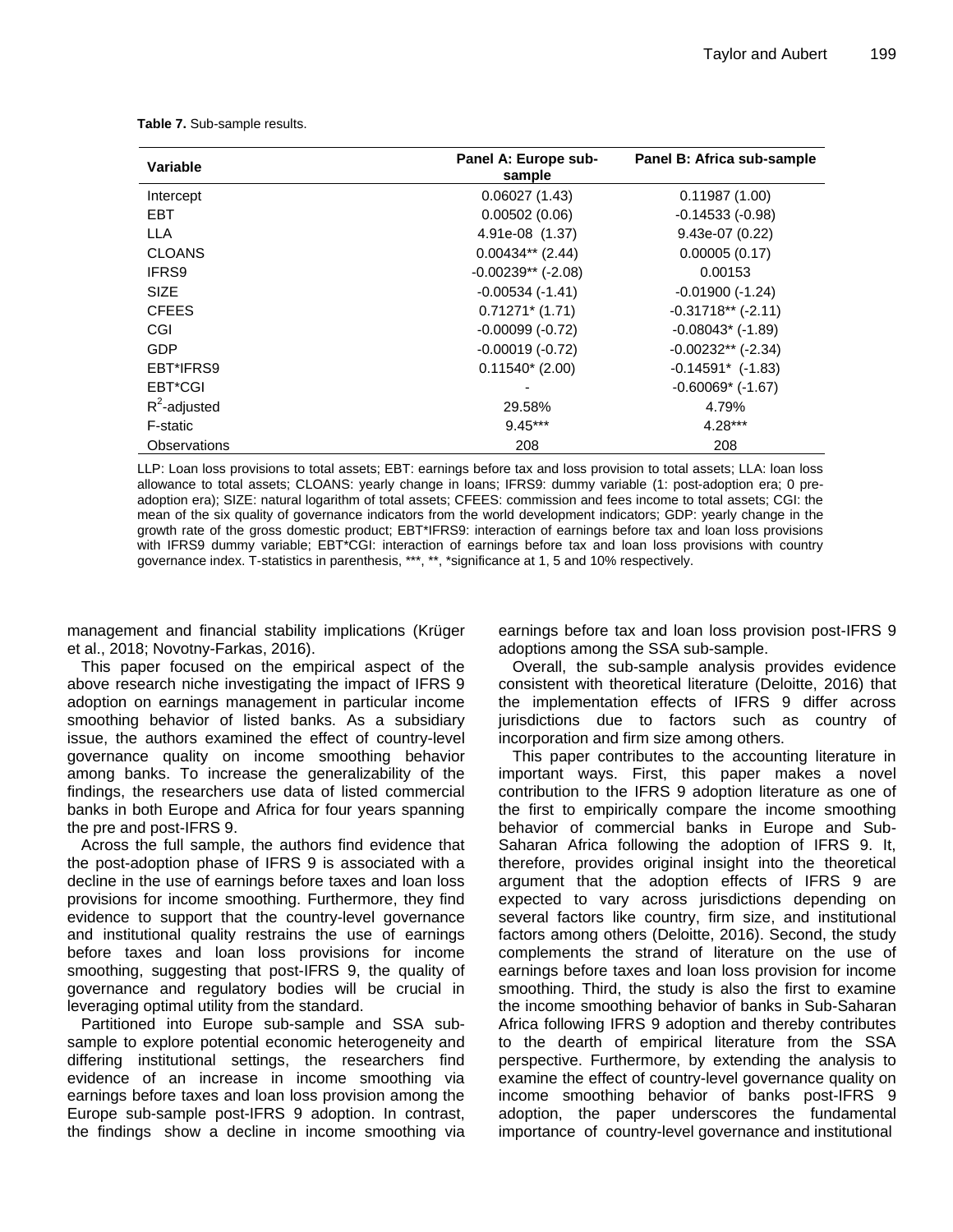quality on the quality of reported financial information in the context of IFRS adoption (Ball et al., 2003; Leuz et al., 2003). The results are of utmost importance to international regulators, standard setters and stakeholders with keen interest in evaluating the postadoption effects of IFRS 9.

Notwithstanding the robustness of the results to several sensitivity analyses, akin to any accounting research that examines the effects of accounting standards in the early years of their implementation, the relatively short study window remains a limitation of this research.

To conclude, the researchers provide some avenues for future research. First, the short time horizon for the study presents clear opportunities for future research to be conducted on a longer time horizon if the authors are to reach any firm consensus about earnings management activities by banks under IFRS 9 regime. Consistent with the prudent risk management hypothesis, it would be interesting to examine the determinants of LLP in future research by comparing pre and post-IFRS 9 regimes.

## **CONFLICT OF INTERESTS**

The authors have not declared any conflict of interests.

#### **ACKNOWLEDGMENT**

The authors express their gratitude to Mrs. Eunice Yaa Cudjoe, Mr. Emmanuel Yeboah Lartey, Mr. Bernard Sarpong and Mr. Michael Oti Asomani for their helpful comments and suggestions on the initial draft. The authors are also grateful to the handling Editor and the anonymous reviewers for their helpful comments.

#### **REFERENCES**

- Ahmed AS, Takeda C, Thomas S (1999). Bank loan loss provisions: a re-examination of capital management, earnings management and signaling effects. Journal of Accounting and Economics 28(1):1-25.
- Ajekwe CC, Ibiamke A, Silas MF (2017). Loan loss provisions, earnings smoothing and capital management under IFRS: the case of deposit money banks in Nigeria. American Journal of Management Science and Engineering 2(4):58-64.
- Amidu M, Issahaku H (2019). Do globalization and adoption of IFRS by banks in Africa lead to less earnings management?. Journal of Financial Reporting and Accounting 17(2):222-248.
- Anandarajan A, Hasan I, Lozano-Vivas A (2003). The role of loan loss provisions in earnings management, capital management and signaling: the Spanish experience. Advances in International Accounting 16:45-65.
- Anandarajan A, Hasan I, McCarthy C (2007). Use of loan loss provisions for capital, earnings management and signaling by Australian banks. Accounting and Finance 47(3):357-379.
- Ball R, Robin A, Wu JS (2003). Incentives versus standards: properties of accounting income in four East Asian countries. Journal of Accounting and Economics 36(1-3):235-270.
- Barth ME, Landsman WR, Lang M (2008). International Accounting Standards and accounting quality. Journal of Accounting Research 46(3):467-498.
- Basel Committee of Banking Supervision (BCBS) (2009). Guiding

principles for the replacement of IAS 39.

- Beatty A, Chamberlain SL, Magliolo J (1995). Managing financial reports of commercial banks: The influence of taxes, regulatory capital, and earnings. Journal of Accounting Research 33(2):231-261.
- Bushman R, Landsman WR (2010). The pros and cons of regulating corporate reporting: A critical review of the arguments. Accounting and Business Research 40(3):259-273.
- Bushman RM (2016). Transparency, accounting discretion, and bank stability. Economic Policy Review 2016:129-149.
- Callao S, Jarne JI (2010). Have IFRS affected earnings management in the European Union?" Accounting in Europe 7(2):159-189.
- Deloitte (2016). A drain on resources? the impact of IFRS 9 on banking sector regulatory capital. Available at: [https://www2.deloitte.com/content/dam/Deloitte/ch/Documents/financi](https://www2.deloitte.com/content/dam/Deloitte/ch/Documents/financial-services/ch-en-fs-impact-of-ifrs-9-on-banking-sector-regulatory-capital.pdf) [al-services/ch-en-fs-impact-of-ifrs-9-on-banking-sector-regulatory](https://www2.deloitte.com/content/dam/Deloitte/ch/Documents/financial-services/ch-en-fs-impact-of-ifrs-9-on-banking-sector-regulatory-capital.pdf)[capital.pdf](https://www2.deloitte.com/content/dam/Deloitte/ch/Documents/financial-services/ch-en-fs-impact-of-ifrs-9-on-banking-sector-regulatory-capital.pdf)
- European Central Bank (ECB) (2017), "SSM thematic review on IFRS 9 Assessment of institutions' preparedness for the implementation of IFRS 9".
- European Central Bank (ECB) (2017). Thematic review on IFRS 9: Assessment of Institutions' Preparedness for the Implementation of IFRS 9. European Central Bank.
- EY (2017). Financial Instruments, A summary of IFRS 9 and its effects. Available at[: https://www.readkong.com/page/financial-instruments-a](https://www.readkong.com/page/financial-instruments-a-summary-of-ifrs-9-and-its-effects-4650762)[summary-of-ifrs-9-and-its-effects-4650762](https://www.readkong.com/page/financial-instruments-a-summary-of-ifrs-9-and-its-effects-4650762)
- Financial Stability Forum (2009). Report of the financial stability forum on addressing procyclicality in the financial system. Available at [https://www.fsb.org/wp-content/uploads/r\\_0904a.pdf](https://www.fsb.org/wp-content/uploads/r_0904a.pdf)
- Gebhardt GU, Novotny‐Farkas Z (2011). Mandatory IFRS adoption and accounting quality of European banks. Journal of Business Finance and Accounting 38(3‐4):289-33.
- Greenawalt M, Sinkey J Jr (1988). Bank loan loss provisions and the income smoothing hypothesis: an empirical analysis, 1976–84. Journal of Financial Services Research 1:301-318.
- Hair JF Jr, Anderson RE, Tatham RL, Black WC (1995). Multivariate Data Analysis" 3rd ed., Macmillan, New York.
- Hasan I, Wall LD (2004). Determinants of the loan loss allowance: some cross‐country comparisons. Financial Review 39(1):129-152.
- Healy PM, Wahlen JM (1999). A review of earnings management literatures and its implications for standard setting. Accounting Horizon 13(4):365-383.
- Hoechle D (2007). Robust standard errors for panel regressions with cross-sectional dependence. The Stata Journal 7(3):281-312.
- Huian MC (2012). Accounting for financial assets and financial liabilities according to IFRS 9. Analele Ştiinţifice ale Universităţii» Alexandru Ioan Cuza «din Iaşi. Ştiinţe Economice 59(1):27-47.
- IASB (2014). IFRS 9 Financial Instruments Project Summary. Available at: [https://www.ifrs.org/content/dam/ifrs/project/fi](https://www.ifrs.org/content/dam/ifrs/project/fi-impairment/ifrs-standard/published-documents/project-summary-july-2014.pdf)[impairment/ifrs-standard/published-documents/project-summary-july-](https://www.ifrs.org/content/dam/ifrs/project/fi-impairment/ifrs-standard/published-documents/project-summary-july-2014.pdf)[2014.pdf](https://www.ifrs.org/content/dam/ifrs/project/fi-impairment/ifrs-standard/published-documents/project-summary-july-2014.pdf)
- Jeanjean T, Stolowy H (2008). Do accounting standards matter? An exploratory analysis of earnings management before and after IFRS adoption. Journal of Accounting and Public Policy 27(6):480-494.
- Jensen MC, Meckling WH (1976). Theory of the firm: managerial behavior, agency costs and ownership structure. Journal of Financial Economics 3(4):305-360.
- Kanagaretnam K, Lobo GJ, Yang DH (2004). Joint tests of signaling and income smoothing through bank loan loss provisions. Contemporary Accounting Research 21(4):843-884.
- Kaufmann D, Kraay A, Zoido P (1999). Governance matters. Available a[t https://papers.ssrn.com/sol3/papers.cfm?abstract\\_id=188568](https://papers.ssrn.com/sol3/papers.cfm?abstract_id=188568)
- Krüger S, Rösch D, Scheule H (2018). The impact of loan loss provisioning on bank capital requirements. Journal of Financial Stability 36:114-129.
- Leuz C, Nanda D, Wysocki PD (2003). Earnings management and investor protection: an international comparison. Journal of Financial Economics 69(3):505-527.
- Leventis S, Dimitropoulos PE, Anandarajan A (2011). Loan loss provisions, earnings management and capital management under IFRS: the case of EU commercial banks. Journal of Financial Services Research 40(1-2):103-122.
- Ma CK (1988). Loan loss reserves and income smoothing: the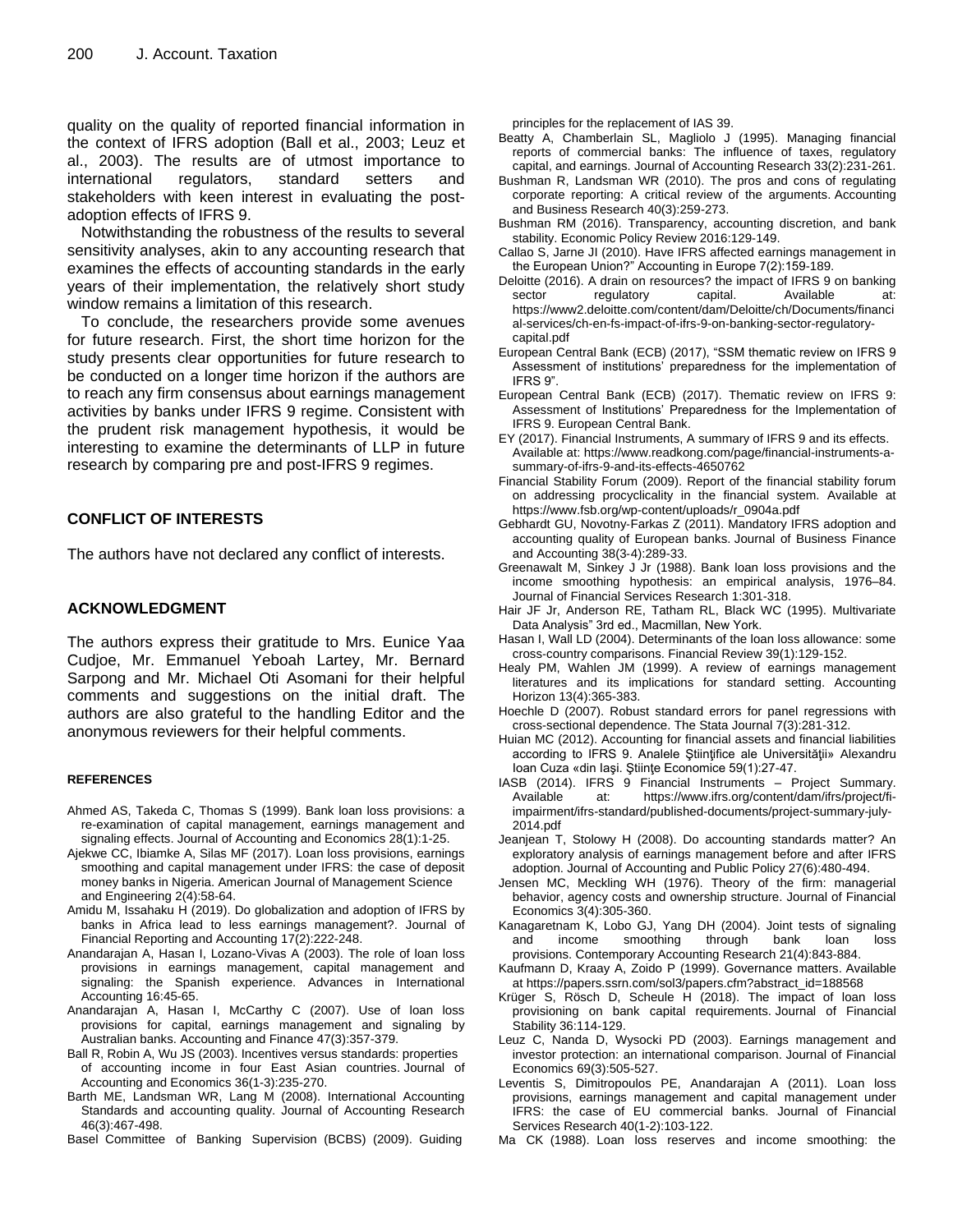experience in the US banking industry. Journal of Business Finance and Accounting 15(4):487-497.

- Novotny-Farkas Z (2016). The interaction of the IFRS 9 expected loss approach with supervisory rules and implications for financial stability. Accounting in Europe 13(2):197-227.
- Ozili PK (2017). Earnings management in interconnected networks: a perspective. Journal of Economic and Administrative Sciences 33(2):150-163.
- Rao A, Warsame M (2014). Effect of IFRS on the emerging African capital markets. Available at: [https://papers.ssrn.com/sol3/papers.cfm?abstract\\_id=2684579](https://papers.ssrn.com/sol3/papers.cfm?abstract_id=2684579)
- Scheiner JH (1981). Income smoothing: an analysis in the banking industry. Journal of Bank Research 12:1919-2123.
- Sellami YM, Slimi I (2016). The effect of the mandatory adoption of IAS / IFRS on earnings management: empirical evidence from South Africa. International Journal of Accounting and Economics Studies 4(2):87-95.
- Uwuigbe U, Emeni FK, Uwuigbe OR, Ataiwrehe CM (2016). IFRS adoption and accounting quality: Evidence from the Nigerian banking sector. Corporate Ownership and Control 14(1-1):287-294.
- Van Tendeloo B, Vanstraelen A (2005). Earnings management under German GAAP versus IFRS. European Accounting Review 14(1):155-180.
- Watts RL, Zimmerman JL (1990). Positive accounting theory: a ten year perspective. Accounting Review 65(1):131-156.
- World Bank (2016). Global financial development database, World Bank Databank, World Bank, Washington D.C.